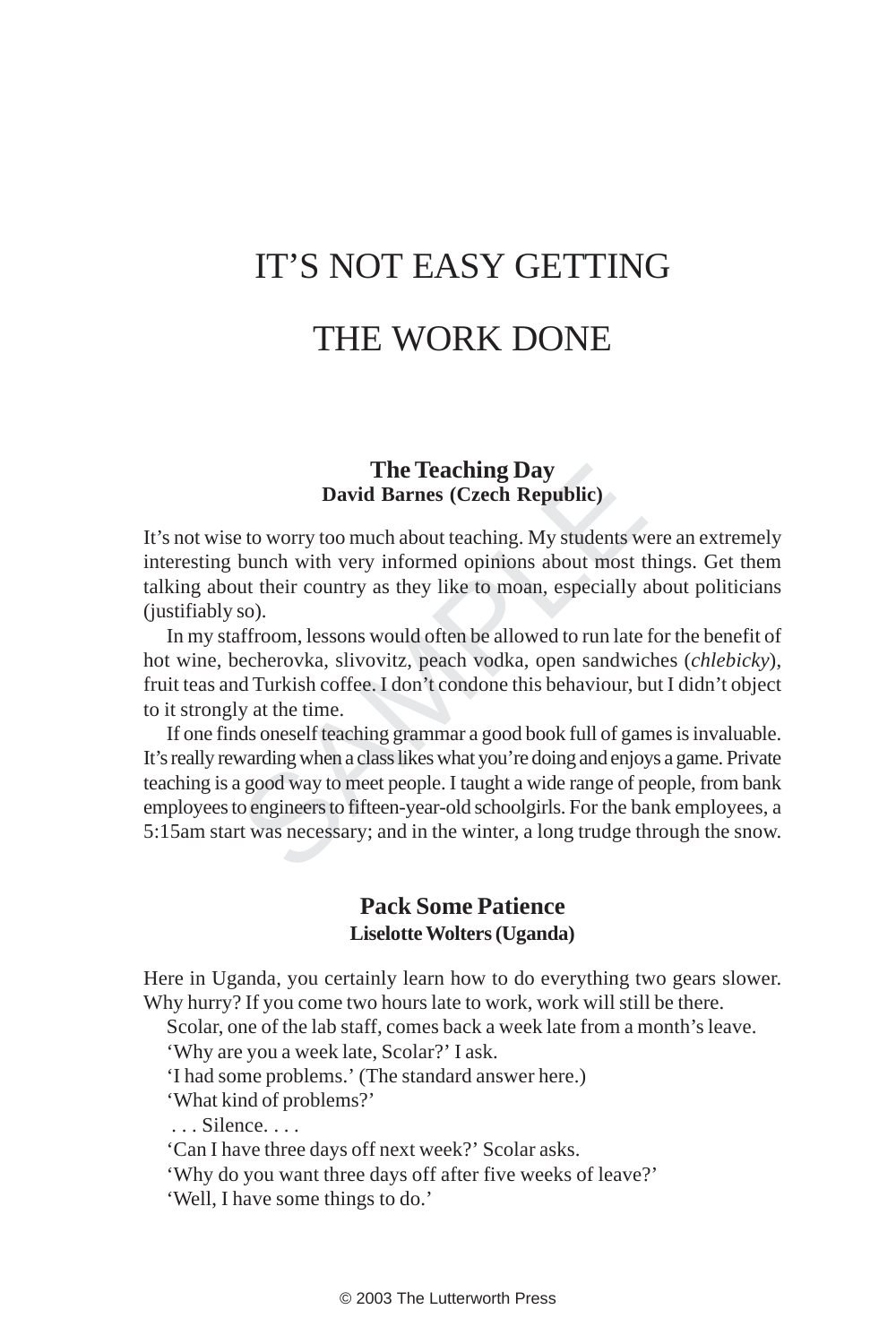'What kind of things?' I ask.

. . . Silence. . . .

Before I left home, a friend advised me to take a suitcase full of patience with me. I did, unfortunately the suitcase was empty very quickly. But well, with time you get used to everything, even to having patience.

Travelling by public transport requires a lot of patience. You get in a *matatu* (minibus) – officially there is space for fourteen passengers but, don't worry – it will easily fit twenty-six. You drive around for about an hour until the matatu is full (*really* full). Halfway you have to get into another matatu and drive around another hour till that matatu is full full. You stop several times because people want to do their shopping, and nothing is so easy as just asking the matatu driver to stop in front of the shop, do your shopping and continue the journey. Don't worry about the fact that twenty-five other passengers are waiting for you, because they will ask the driver to stop one mile further on to do their shopping.

But, in the end you will reach your destination.

## **Rural Students Rob Palmer (Ghana)**

There I was, five days after leaving London in cold January, standing in a dusty African village surrounded by a crowd of small faces beaming up at me screaming *'*obruni*'* (white-man), while I silently questioned my sanity for asking BUNAC to find me 'somewhere rural, remote and by myself'.

**Example 18 All Students**<br> **Example 18 All Students**<br> **Example 18 All Students**<br> **Rob Palmer (Ghana)**<br>
ve days after leaving London in cold January, stand<br>
surrounded by a crowd of small faces beaming up at 1<br>
e-man), whil However, when I was met by two of the girls with, 'Hello, my name is Happy, this is my friend Comfort, you are welcome to Ghana,' it was difficult to feel anything but optimistic about my stay in this tiny village despite having no water, electricity, being one and a half hours from the nearest hint of civilisation and the proud owner/user of my very own maggot-pit, cockroach-infested toilet. It would be a long eleven months. Or so I thought.

I ended up working for a Ghanaian government poverty reduction initiative, called ICCES (Integrated Community Centres for Employable Skills), which had the aim of empowering the rural youth with employable skills to make them small-scale entrepreneurs in their own communities.

Yet I soon found there to be some sort of gross miscommunication, as I found myself being introduced as a 'rural micro-project development co-ordinator', with the whole community having great expectations about my presence. So it was that I started to take on this role, spending the first week visiting surrounding communities, meeting the chiefs, elders and fetish priests of these settlements. At first it was all a bit daunting, until I was introduced to the custom of taking one 'tot' of neat moonshine spirit, *akperteshie*, with each village chief.

It was such a valuable project, I knew I had to do everything I could to live up to their expectations. About half the youth attending the training centre had previously dropped out of junior secondary school (before the age of sixteen)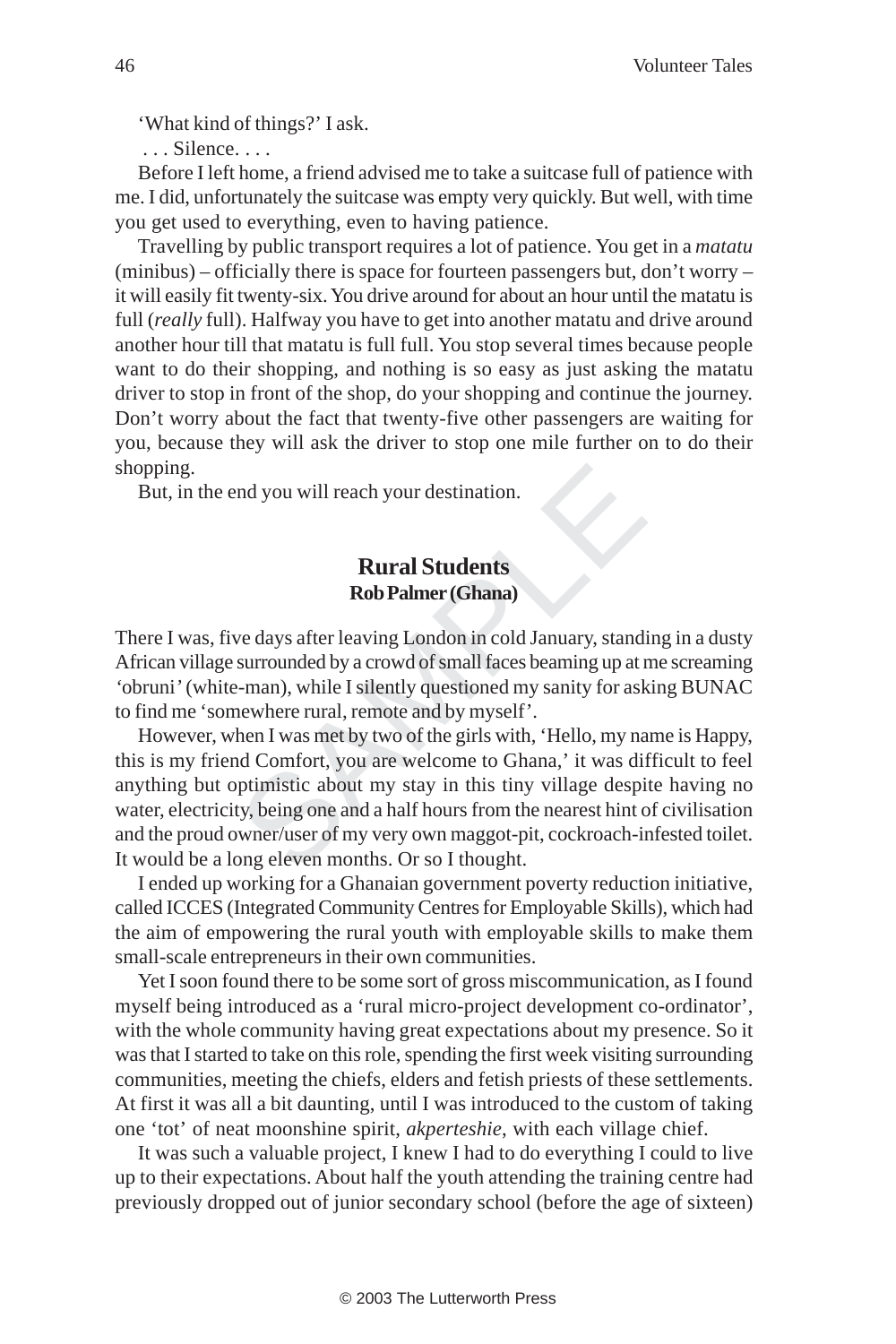and many were totally illiterate. Without this centre they would have no chance to gain skills with which to construct a better life for themselves. During the time I was there we managed to build up the trainee number from just seven in January to eightyfive by the time I left in November,



Village in Ghana

raising over £11,000 in funding from Ghana and the UK.

My job essentially involved managing the centre – accounts, planning, some teaching, fundraising, marketing and selling products that we made (such as coffins), raising awareness of the scheme, visiting local NGOs, government officials and traditional leaders. You have to be willing to turn your hand to anything, but really anything is possible as long as you believe it is. One day I found myself teaching fifty girls dressmaking theory, another I was talking to one of the Cabinet Ministers about the project's potential for Ghana.

e time I Village in Ghana<br>vember,<br>r £11,000 in funding from Ghana and the UK.<br>sssentially involved managing the centre – accounts<br>undraising, marketing and selling products that w<br>ising awareness of the scheme, visiting lo At first there was a big problem with attendance of the trainees, as many either had to help their family to farm or were not used to attending every day, not having been in education for many years. I found a cunning way to make sure the students attended all the classes. The villagers believe that the forest is inhabited by the 'little people' (the *mmoatia*), who are apparently like red, hairy dwarfs. All the villagers are afraid of them. So, perhaps unethically or unkindly, I realised I could use this local belief to my advantage. I told my students that the *mmoatia* had told me they would take away any students not in class. Attendance rates increased after that time.

However, you really do have to make allowances for the students being late or absent. The difference between English kids and Ghanaian kids is immense. When I was their age I came home from school, put my feet up and watched *The Three Muskahounds* while eating Sunpat peanut butter sandwiches before I ate a large dinner. They end school, go back to their mud-stick hut, weed the farms, fetch water, wash clothes, pound *fufu*, collect firewood and do any household chores. Some will go out hawking to earn some small money. Many work as shoe-shiners for 30p a day and can be heard coming from afar by the tap-tap they make with a stick on their wooden shoebox. They often try to shine your shoes not understanding why you don't want black shoe polish on your trainers. Others start to pick bits off your shoes, then look hopefully up at you and say, 'I have glue.'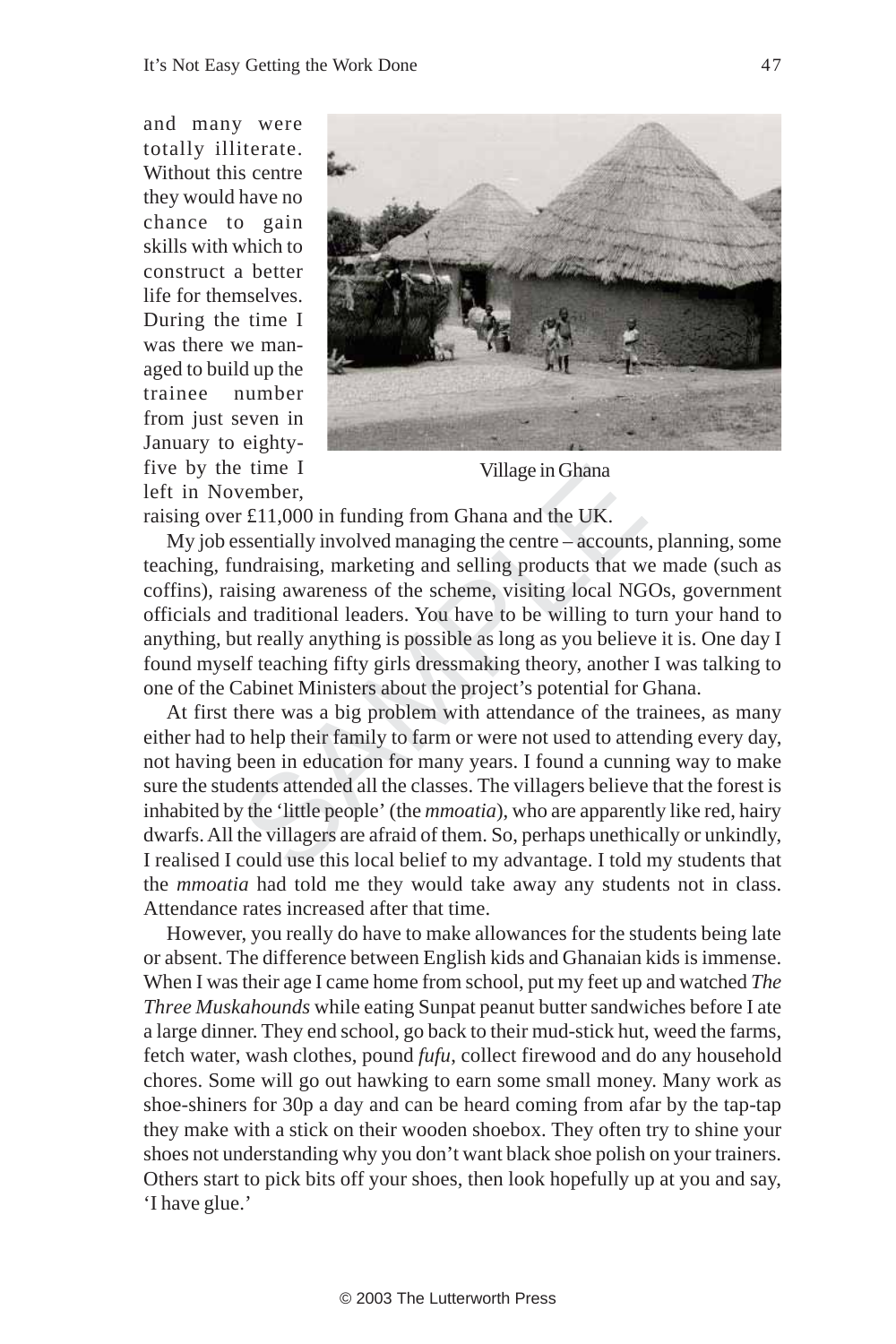## **Becoming a 'Responsible Adult' Heidi Fitch (Canada)**

I knew that I wanted to do something constructive and beneficial during my transitional year. I didn't let my severe deafness affect the things I wanted to do. I wanted to explore and discover a new country at the same time, and I accomplished that by volunteering in Canada.

I went on a six-month caring placement and didn't really have any expectations. Upon my arrival at the small university town of Antigonish, Nova Scotia, I was overwhelmed by the prospect of being away from home for so long. It was a bonus that everyone at l'Arche community project made efforts to make me feel welcome, although it was hard knowing that everyone I knew was continuing their lives on the other side of the pond. I knew I would be taking care of six mentally-disabled adults and I told myself that I would be willing to take what would be thrown at me.

Before long, I got pretty accustomed to the routines. There's me thinking, 'Whoah, I've never had to feel so responsible before!'

My role as an assistant involved preparing and serving meals, helping with morning and evening routines, refilling medications, and cleaning. I thought, 'learning the basics of managing a home sure will be useful!'

Id be thrown at me.<br>
I, I got pretty accustomed to the routines. There's<br>
never had to feel so responsible before!'<br>
an assistant involved preparing and serving meals,<br>
vening routines, refilling medications, and cleanin<br> But most important of all was spending time with the core members of the community. They have Down's Syndrome to different extents, so all have different needs. They are not capable of getting along by themselves, so need assistance in their daily activities, as well as help learning to be a little independent – it was quite challenging at times. Some of the core members have psychological problems and that tended to be quite draining.

We always seemed to be celebrating something – anniversaries, birthdays, going aways – you name it. L'Arche encouraged me to learn about different things, about the people and myself through them, and it helped me feel comfortable with my identity. Looking back, it's pretty amazing to think how things like that can change your perspective on life totally. Despite my hearing loss, I coped really well and had a fantastic time. I feel that I came back to Britain with more self-confidence and 'different eyes'.

# **VIP Treatment Eva and Bernard Batchelor (Cameroon)**

Our flight to the Far North Province was the most bizarre farce you could ever imagine. Two football teams from the south were playing two teams from the north in Ngaoundere and Garuoa. The football teams were allowed to get on the plane first, leaving forty-two people (half the capacity of the Boeing 737) unable to get a seat. This caused a mini riot at the airport – people were shouting, pushing and climbing over barriers and along the conveyor belts. The packed plane was on the runway and all the airport officials had disappeared.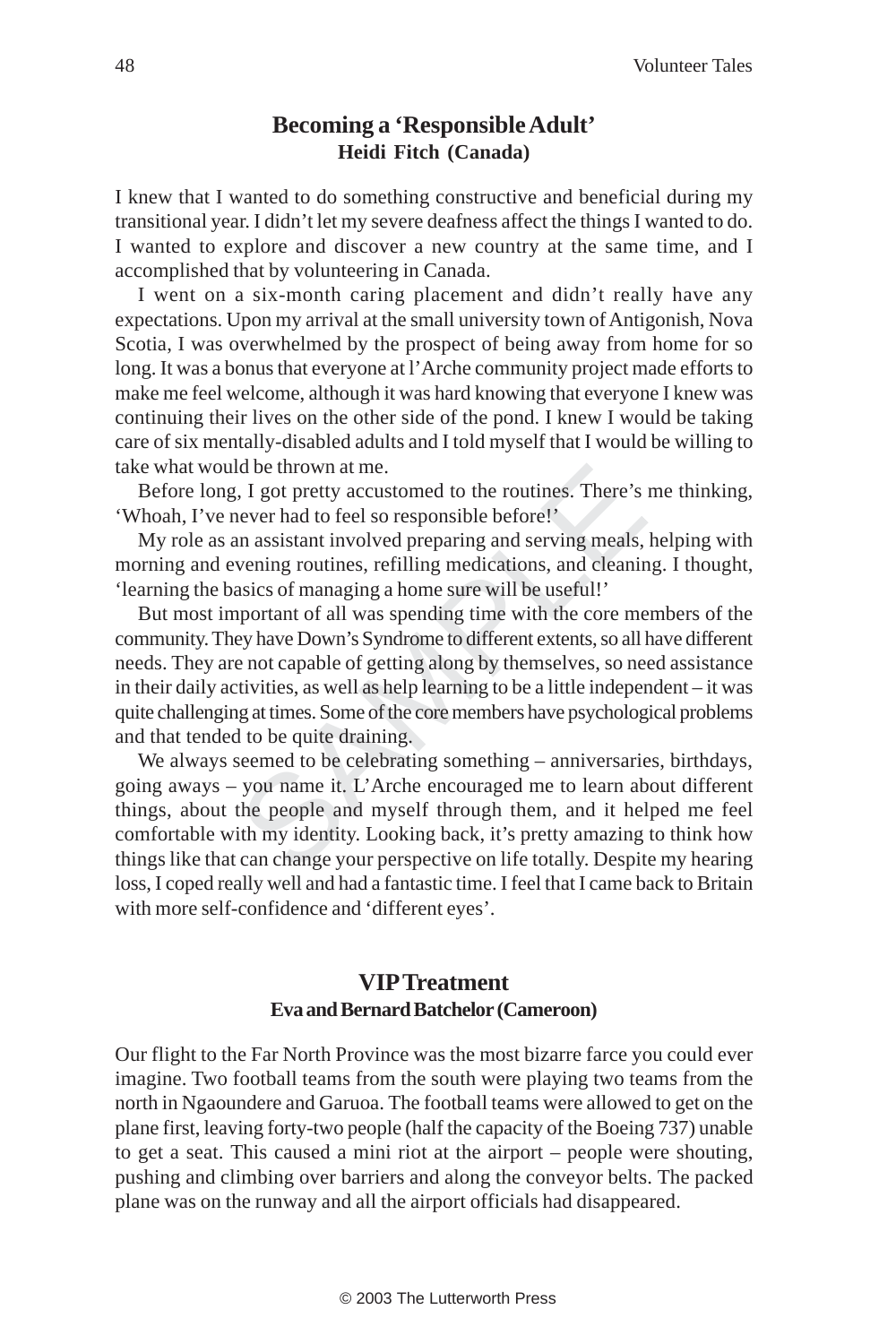After a while the Cam Air staff reappeared with a solution – the plane would fly north to Ngaoundere and Garuoa and then return to Yaoundé to pick up the travellers to Chad and Maruoa (where we were going) and fly north again. However, there were passengers sitting on the plane from Douala who were expecting to go to Chad and Maruoa. They were told to get off and wait in the departure lounge and the people without seats going to Garuoa and Ngaoundere were told to get on the plane. This left seventy very disgruntled passengers, including us, to wait three hours for the plane to return. When it did eventually return all the passengers who boarded at Ngaoundere and were expecting to travel to Douala in the south had to get off and wait in the departure lounge in Yaoundé while the plane took all the rest of us north.

There was no food or drink on the flight as the first group of passengers had consumed it all, and the three-hour internal flight turned into an eleven-hour journey at a temperature of nearly 100°F.

Once we arrived in Maruoa we settled down to enjoy the purpose of our visit, to work with the people in the villages. The Paramount Chief of one of the villages had arranged for his Fantasia of Horses for us (a horse spectacular). He had arranged this once before for us on one of our visits but due to the death of one of the government officials it had to be cancelled. This time we had the full display.

e arrived in Maruoa we settled down to enjoy the<br>ork with the people in the villages. The Paramoun<br>es had arranged for his Fantasia of Horses +<br>r). He had arranged this once before for us on c<br>the death of one of the gover We were seated in the VIP area in front of the Chief's Palace with two rows of local chiefs and dignitaries seated in front of us on mats and the Paramount Chief's many wives behind us. A small group of musicians and drummers set a noisy atmosphere. In the distance at the far end of the village square came a phalanx of fifteen charging horsemen, their Arab clothing billowing behind. Their eight-foot spears were lowered for the charge and they only stopped about two feet from the front row of chiefs. The noise and dust from the horses, the crowds shouting and ululating wives made the whole atmosphere electric.

The whole village population came out to watch – even the children had run out of school to come to watch as well. There followed a variety of displays – individual charges, horses dancing to the music, in fact anything we asked for. By the end the horses were very hot and lathered up. This was yet another wonderful experience for us to remember, especially the opening charge, which was so emotional and dramatic as the horses appeared out of a cloud of dust.

We revisited a small, very destitute village which had no clean water and spent some time there with our Plan International colleagues. We took a sample of water from their calabash and there were worms swimming around in it. They took us into their house and they were delighted that we were taking an interest in their acute problems. None of the children in the village go to school and the adults are illiterate. As this was our second visit we took the camera and were able to take pictures of the inside of the houses and general views of the village.

It was clean but unbelievably basic – no water, one straw hut for the whole family and animals, no medical services, no personal hygiene facilities, a staple diet of millet and minimal clothing. Life at this level is a daily struggle for survival. To have been able to share for a short time these people's lives highlighted for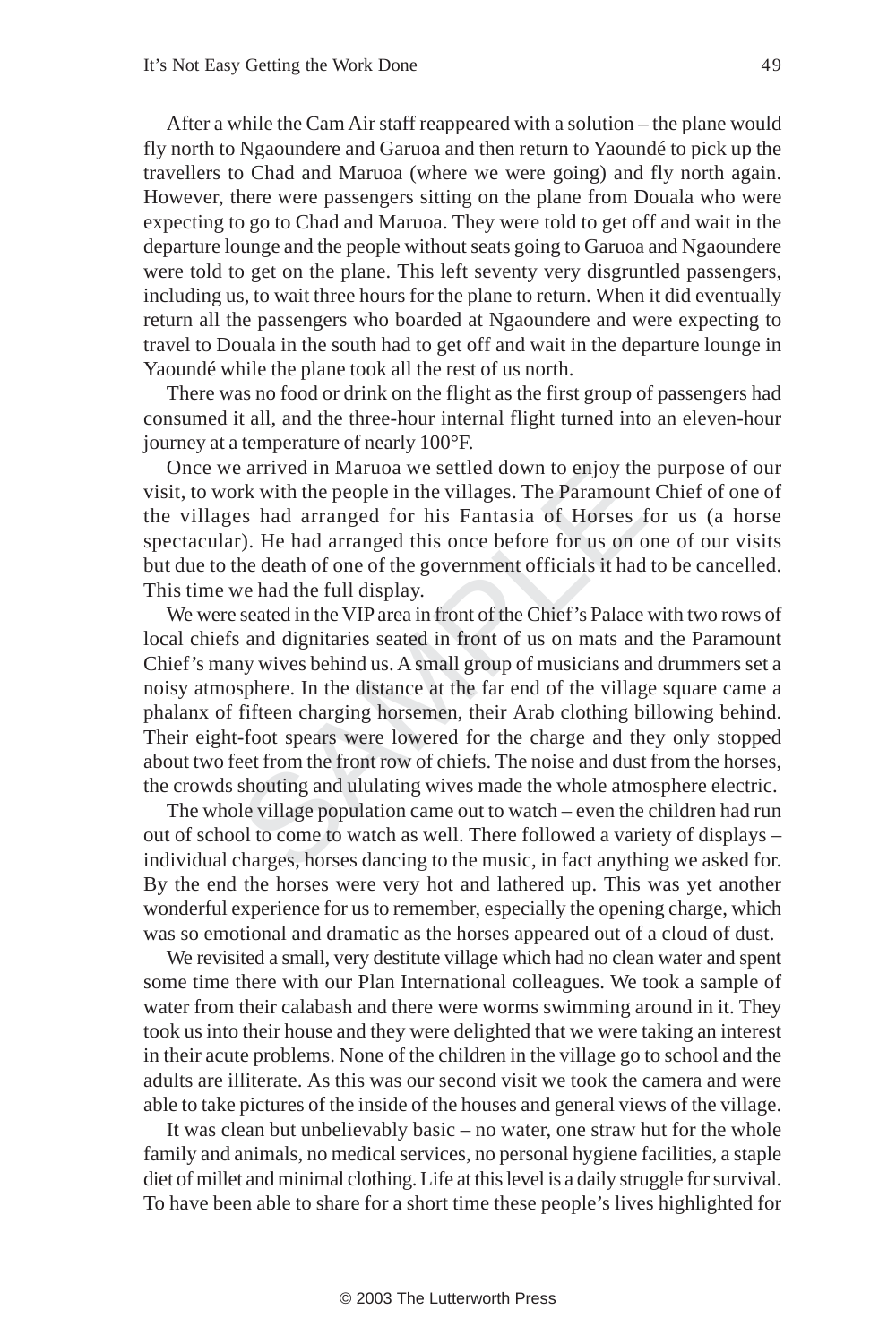us the greed and selfishness of our western culture – poverty is an insidious trap from which there sometimes seems there is no escape.

While we were there we were guests of honour at an inter-village football match organised by the trainers of our project. Cameroonians take their sport seriously and unfortunately the referee was misguided enough to award a penalty in the second half. At this point a riot broke out, fists were flying and knives appeared. The local pastor kept apologising to us, our driver and vehicle quickly disappeared to collect up the visiting team to take them to safety in their own village. When it came back we had to take one of the players with a knife wound to the local hospital. We never knew whether the penalty was awarded to the home or away team. The return match is when we go back at Christmas.

### **Learning to Teach Holly Twiname (China)**

The work is going well, as I feel more and more like a teacher. My students are still not coming out with any profound questions, and it gets a little tedious when a student turns around and asks me whether I like Chinese food for the 174th time.

**Holly Twiname (China)**<br>
bing well, as I feel more and more like a teacher. My<br>
g out with any profound questions, and it gets a<br>
t turns around and asks me whether I like Chinese<br>
lay I bought a tape entitled *English Ex* The other day I bought a tape entitled *English Excellent Songs* (which I hoped I could use to teach my students some easy to sing along to songs). Aside from the spelling, the contents of the tape are a far cry from what the cover says. According to the cover, there is supposed to be a selection of songs by various artists – Bryan Adams, Lionel Richie, Stevie Wonder, Whitney Houston, etc. Instead, there are two people – a man for all the male artists, and a woman for all the female artists, the accompanying instruments being reduced to a synthesiser. Obviously two karaoke-happy people taking it a bit too far. (I should have known that something was amiss when I saw the words to *Yesterday Once More* under the title *Sealed with a Kiss.* )

After months of trying to set up a reading room/self-access centre at college (where students can come and read, work and chat in English), today I was finally given the key to a room. Success! Or so I thought. I went and saw the room, and it was just great – exactly what I wanted. The Dean of the English Department took me to have a look, and then dropped into the conversation that they were going to tear down the building. So, within the first minute of seeing this room, I was already having to deal with the fact that soon it wasn't even going to be there. But, having been in China for some time now, I have developed a bit of a die-hard spirit, and ten minutes later, the Dean and I were in the Vice-President's office trying to dissuade him of this ludicrous idea, based mostly on the premise that it obstructs the view of a grander building.

Life continues at a slightly slower pace, following the ridiculous amounts of teaching I was doing up until last week for various reasons. The other foreign teacher had to leave suddenly about three weeks ago due to her father falling very seriously ill. So now it's just my little foreign face in these parts.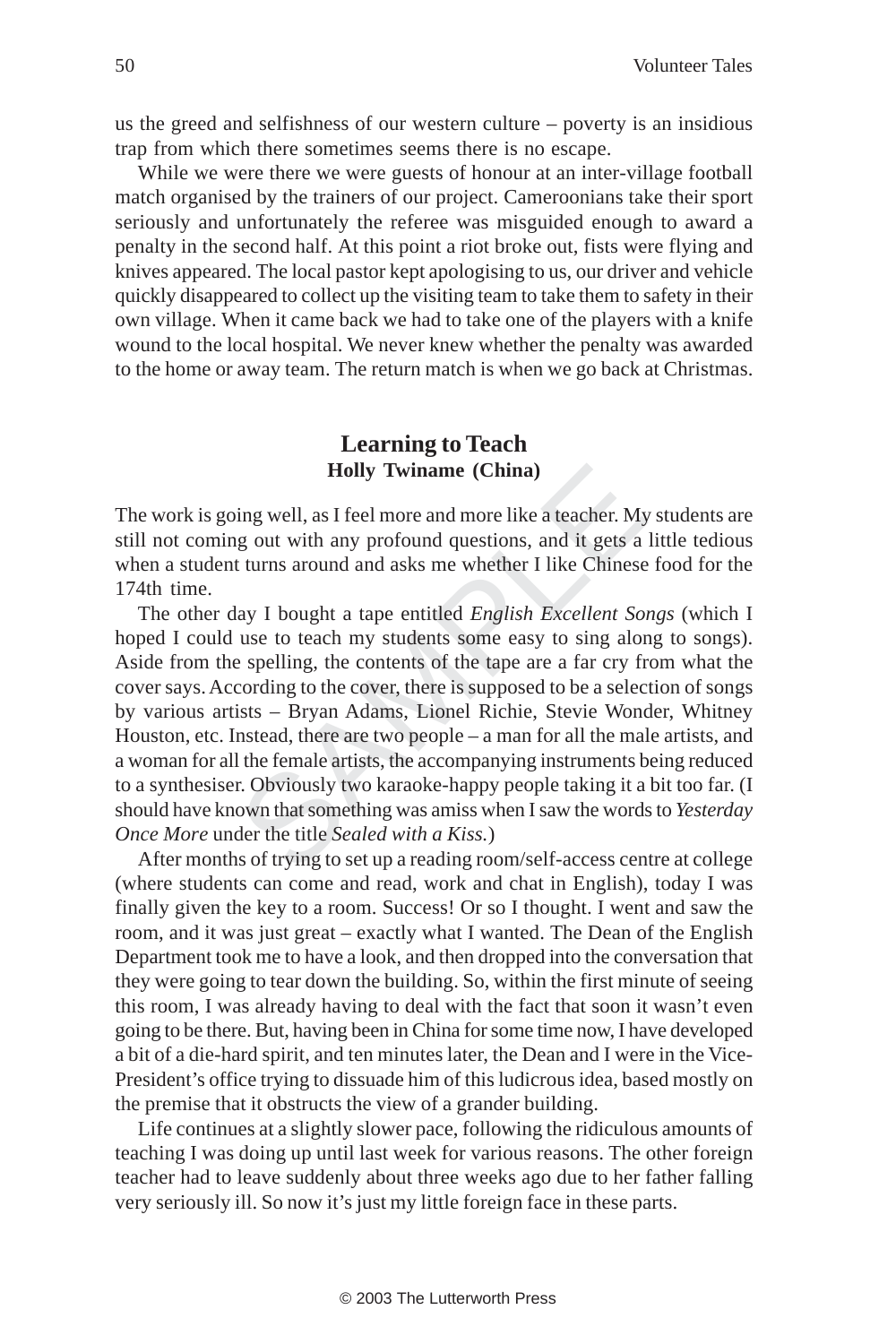The teaching continues, in a somewhat hectic manner, with seventy students on average in a class. It's not too bad, especially after I found a small classroom which the students can squeeze into with no desks. This is better in terms of classroom dynamics (and much easier on my voice). Now that my hours have been so dramatically reduced, I am being invited by high schools around Zhoukou (in the countryside) to give lectures to their students. This started following a visit I



Holly teaching

made to a high school last term where I gave a so-called 'lecture' – to all 2,000 students in one go. It seems other schools now want me to visit them too.

d following a visit I<br>high school last term where I gave a so-called<br>ents in one go. It seems other schools now want<br>ay I went to another school, (about thirty minutes frc<br>ilar lecture to the entire school – which, much to On Friday I went to another school, (about thirty minutes from Zhoukou) and gave a similar lecture to the entire school – which, much to my surprise turned out to be over 4,000. (The last school was only half that.) I was given a microphone and my voice was projected over loudspeakers. I stood in the middle of this crowd of students and talked about why English was important and how they could improve it. It was so much fun asking them a question and hearing the roar produced by the chorus of their response. Then, to finish off we sang a song. The most significant thing about the whole experience, for most of them, will have been seeing a foreigner for the first time. Apparently, even some passersby had also joined the crowd to have a look, and I even had to sign autographs at the end – my only claim to fame being that I am a foreigner.

#### **Birth in Bangladesh Nancy MacKeith (Bangladesh)**

I worked in Bangladesh for two years as a volunteer in the Jahural Islam Medical College Hospital (JIMCH) three hours north-east from Dhaka. I chose the placement out of the selection offered me because I read that when my future boss set up the nursing school at JIMCH she arranged that the female nursing students wore shalwar kameez (loose top and trousers) instead of saris as uniform. I thought that indicated a progressive frame of mind. This was a good guess, she was humorous and supportive about cultural differences and she helped me define a role for myself. I have never met a volunteer who actually did the job they came out to do and I was no exception.

I prepared myself as much as possible for my new working situation by reading about maternal health in Bangladesh but it still was very shocking when